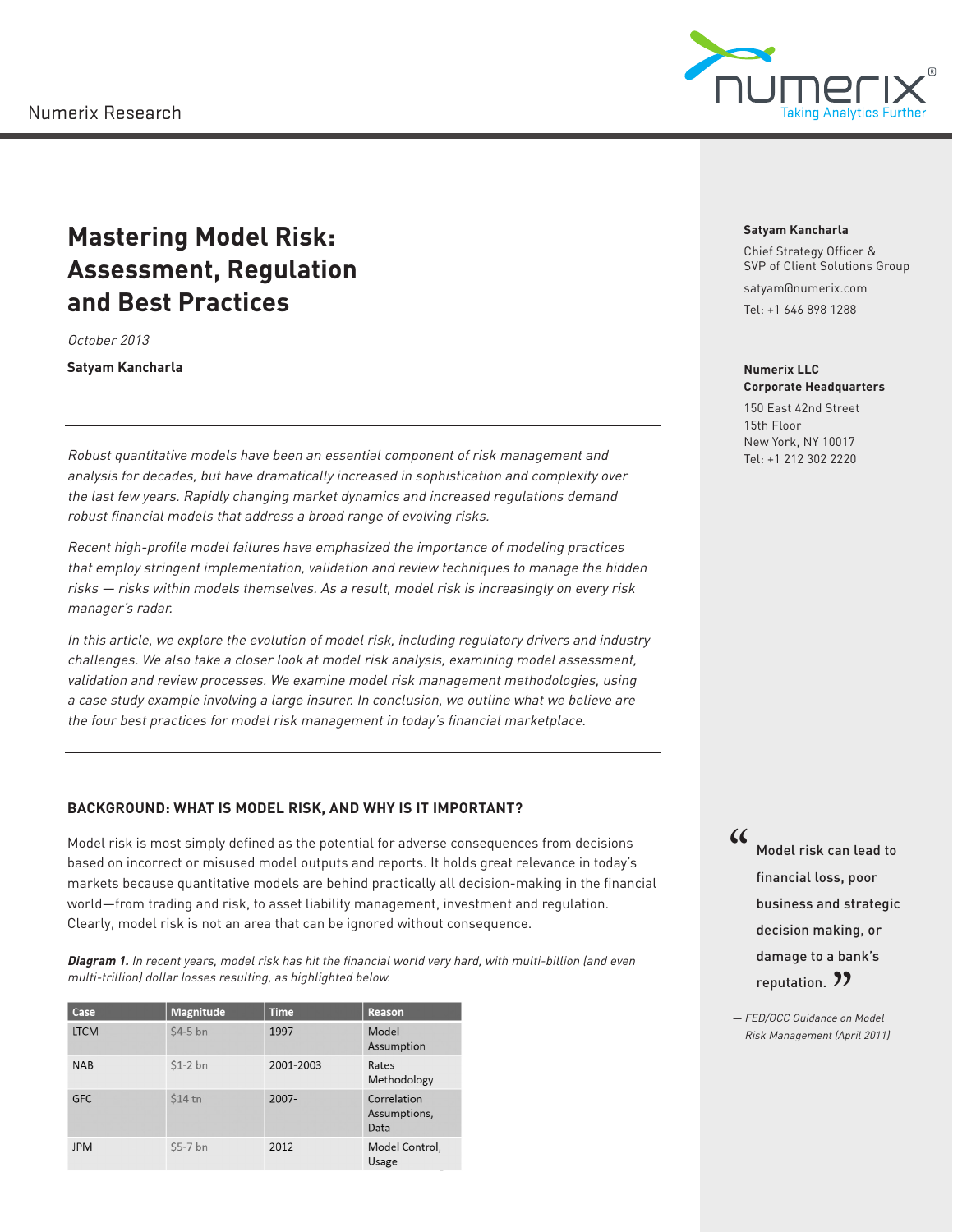#### **Recent Regulations Related to Model Risk Management**

Due to the magnitude of the losses highlighted in the example in Diagram 1, spanning over a decade—from Long Term Capital Management (LTCM) and National Australia Bank (NAB) to the Global Financial Crisis (GFC) and JP Morgan to name a few—it is no surprise that regulators have deemed it necessary to step-in and provide enhanced guidance and regulations surrounding more effective model risk management processes.

Some recent well-known regulations and directives governing the industry include the OCC - Sound Practices for Model Risk Management, (April 2011); the FED - Supervisory Guidance on Model Risk Management, (April 2011); certain FDIC regulations; the Basel II/III - Supervisory guidance for assessing banks' financial instrument fair value practices; Solvency II; and the FAS 157 / IAS 39 Fair Valuation Standards.

# **A Deeper Dive: What Are Financial Models and Their Related Challenges?**

According to the FED/OCC Guidance on Model Risk Management, a financial model is, "a quantitative method, system, or approach that applies statistical, economic, financial, or mathematical theories, techniques, and assumptions to process input data into quantitative estimates."

It is well understood that financial models can be quite complicated, with model development necessitating the fusion of advanced skills from many disciplines—including finance, mathematics, statistics, economics, computer science and physics. In addition, advanced skills are often required for the interpretation and use of model results. Finding the 'right' people and talent to manage the testing, development and overall complexity of financial models can often be challenging for financial institutions. Adding to this complexity, is the fact that financial markets are essentially based on approximations of human behavior—not physical phenomena, which means they can often be unpredictable. And, while model 'quantitative-ness' and precision conveys objectivity; models themselves also include a lot of subjectivity. Moreover, the logic embedded in complex programs and spreadsheets often comes with little or no documentation, which can often create further challenges.

# **How Can Financial Practitioners Live 'In Peace' with Financial Models?**

Advanced models are incredibly useful when it comes to dealing with large amounts of complex information and making critical decisions that allow financial markets to function. However, as with any type of risk, our goal for model risk should be 'risk management' and not risk elimination. What we can do is manage model risk processes effectively, and make sure that model risk is commensurate with model risk exposures. Overall, we need to realize that effective model risk management has become a key source of competitive advantage, and a necessity, for today's financial institutions to both survive and thrive.

As a result, it is important for today's practitioners to gain a deeper knowledge of effective model risk management. In the diagrams that follow, we break down how models are typically classified, and also take a closer look at a Risk Factor Taxonomy.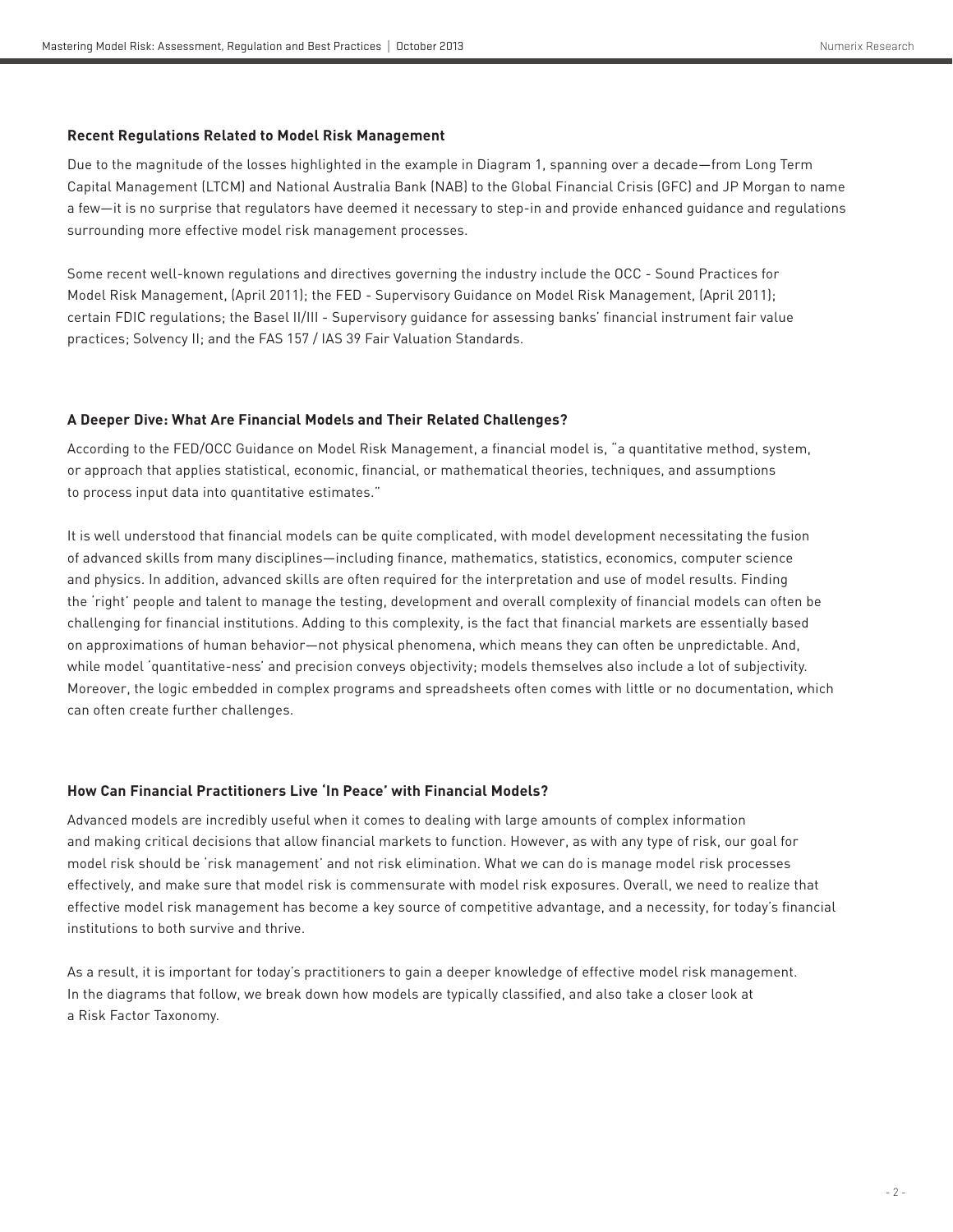# **Model Classification & Risk Factor Taxonomy**

When it comes to best practices, model classification and the taxonomy of risk factors can help an organization to better understand all the risks it is assuming at the holistic level. To begin, let's examine a typical example of how financial models can be classified. In fact, the vast majority of models could fit into the categorization below.

# **Diagram 2.** Model Classification



# **Diagram 3.** Model Classification Drill-Down: Valuation Model Hierarchy

If we take a closer look at just one of these categories (in this case 'Valuation Models') and drill-down deeper, we observe a larger hierarchy of valuation models. As we can see, the complexity involved in this undertaking is huge. However, by combining everything into a hierarchical set of models and risk factors, an institution can more fully understand the risks it is taking; and, practitioners within the organization can view the risks on a holistic basis.

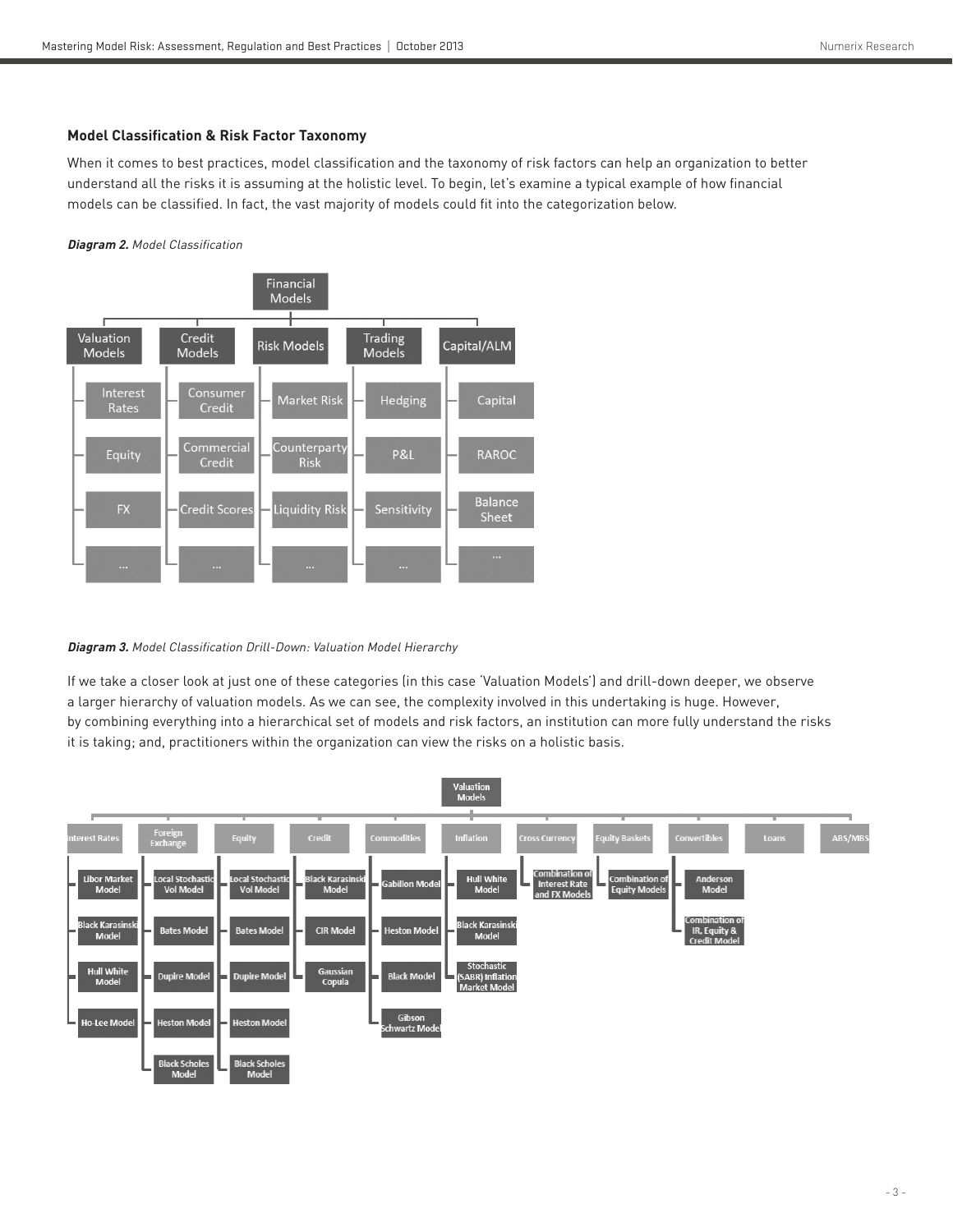Next, we will examine the Risk Factor Taxonomy. It is important for organizations to understand the risk factors and types of risk that they are exposed to, in a more holistic way. Note that Risk Factor Taxonomy is aligned with, but not the same as the Model Classification. While the former deals with risk factors present in the market, the latter deals with specific models built to approximate those risk factors. Often, several different models can exist in parallel for a single risk factor with model choice dependent on the specific intended usage.

Looking at this Risk Factor Taxonomy, a Chief Risk Officer for example, could assess the various risk factors the firm is exposed to, and decide if the firm is comfortable taking risks along these dimensions. In addition, a Risk Factor Taxonomy provides a starting point for deeper drill-down and reporting around specific risk factors, as we will see later in this document.



**Diagram 4.** A Holistic Approach - A Risk Factor Taxonomy

# **MODEL RISK FRAMEWORK AND PROCESSES**

When it comes to the Model Risk Control process overall, there is a model lifecycle that organizations should institute with clear responsibility and ownership at each point of the process. This creates a continuous cycle of development as demonstrated below.

Key aspects of an effective Model Risk Framework include:

- Independence of various functions, in particular, the model development, risk control and audit functions
- Clear definitions of ownership with accountability aligned with incentives and authority
- Effective change management processes with checkpoints and defined criteria at each stage
- Emphasis on documentation at each stage in the model lifecycle
- Dissemination of model risk scores and user education along with model results
- Recognition of models as a "work-in-progress" that need to be continually re-examined and improved, rather than as a one-time effort
- Recognition of the fact that quantitative finance and technology skills are separate, but require close collaboration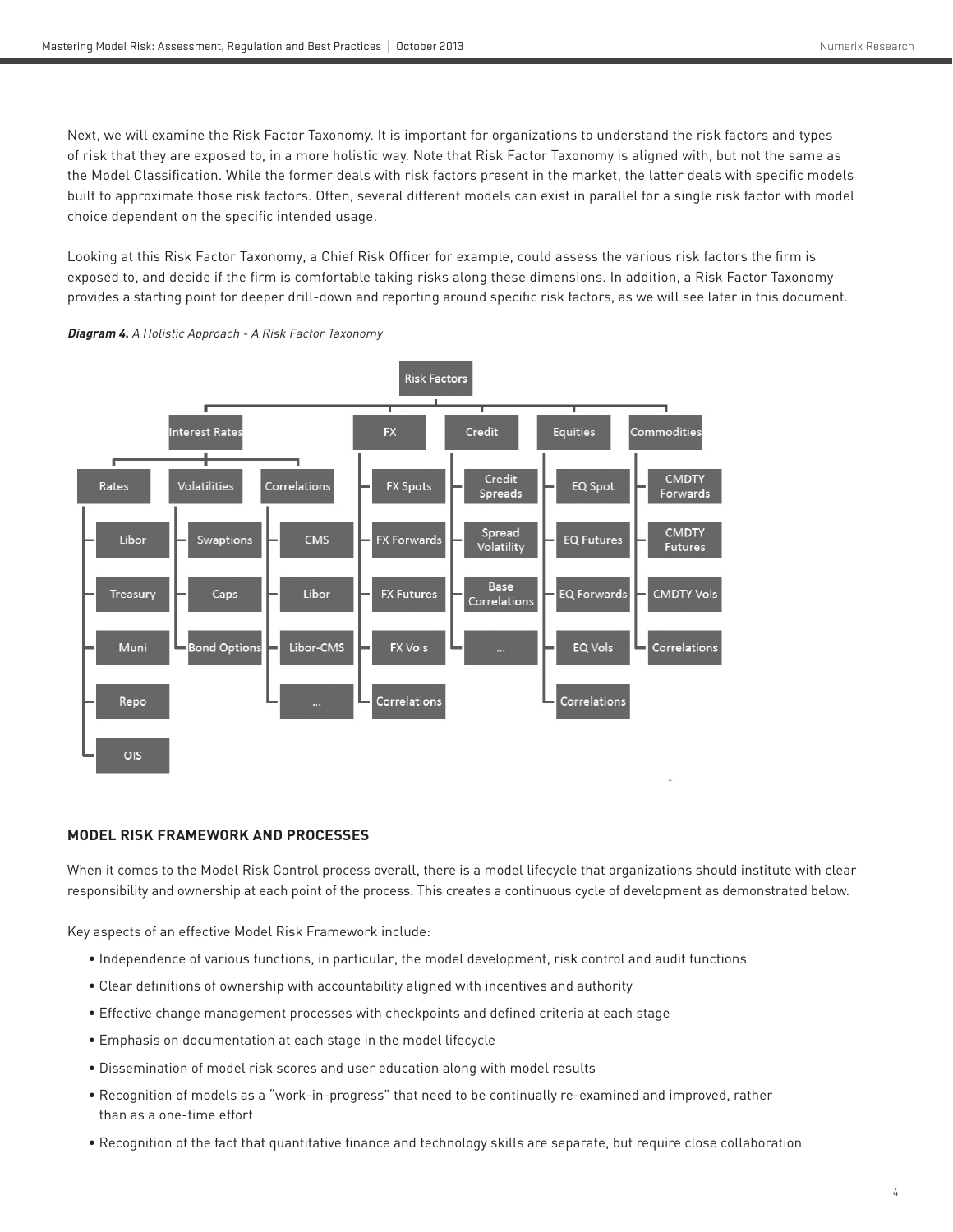#### **Diagram 5.** Model Risk Framework



When it comes to best practices for model risk, it is recommended that organizations create "effective challenges" and have a separate model risk control function to oversee the entire process outlined above.

**Diagram 6.** Model Risk: Backtesting As a Tool for Model Validation

| Issued in 2005-07, % | CDOs of subprime-mortgage-backed securities |                                  |
|----------------------|---------------------------------------------|----------------------------------|
|                      | <b>Estimated</b><br>3-year default<br>rate  | <b>Actual</b><br>default<br>rate |
| AAA                  | 0.001                                       | 0.10                             |
| $AA+$                | 0.01                                        | 1.68                             |
| AA                   | 0.04                                        | 8.16                             |
| AA-                  | 0.05                                        | 12.03                            |
| $A +$                | 0.06                                        | 20.96                            |
| A                    | 0.09                                        | 29.21                            |
| $A -$                | 0.12                                        | 36.65                            |
| BBB+                 | 0.34                                        | 48.73                            |
| <b>BBB</b>           | 0.49                                        | 56.10                            |
| BBB-                 | 0.88                                        | 66.67                            |

(Source: The Economist)

Note the large difference between the estimated default rate and the actual default rate.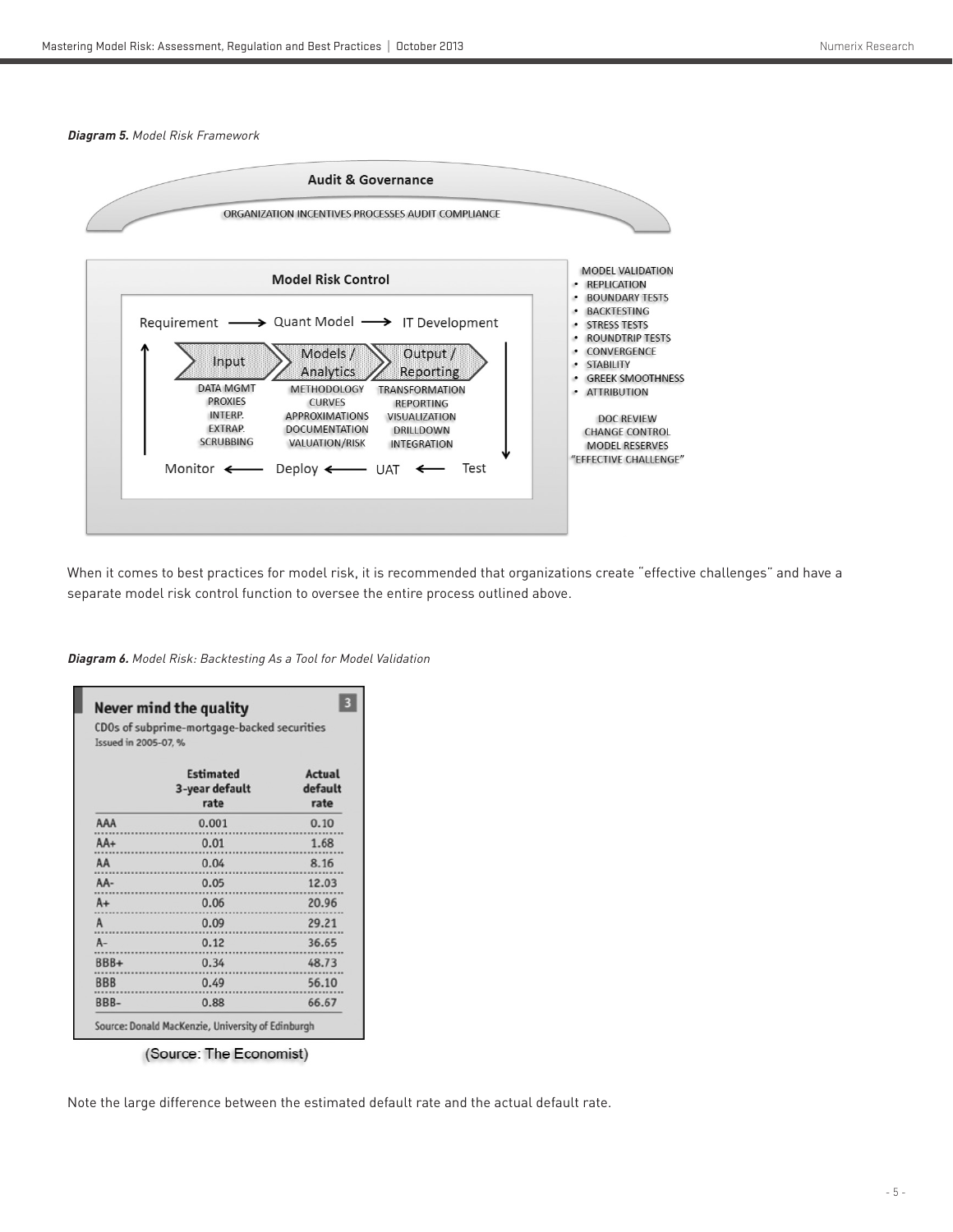#### **MODEL RISK CATEGORIES AND MEASURES**

Significant model risk can occur due to one of the following four reasons, which we will categorize as follows: 1) bad data; 2) incorrect assumptions/methodology; 3) bad implementation; and 4) bad usage.

The first challenge that we will examine below is data quality and the use of 'bad' data (a.k.a. 'garbage-in, garbage out.'). It is important to be aware of all of these sources of bad data in order to prevent and correct any problems, as needed.

# **Poor Data Quality**

There are a wide range of reasons for poor quality data, which can include any of the following:

- Proxies
- Incorrect data for security
- Positions and counterparty data
- Volatility and correlation
- Interpolation and extrapolation
- Using historical data
- Lack of sufficient history
- Unobservable data (including risk appetite; macroeconomic and geopolitical risks; behavioral factors)
- Aggregating 'good' and 'bad' data
- The way that ratings are interpreted

#### **Incorrect Assumptions and Methodology**

Secondly, we'll take a look at the plethora of bad assumptions and methodology that can occur in the model risk process. Bad assumptions can include any of the following:

- Missing or incorrect modeling of certain factors
- Regulatory actions (trading rules)
- Correlation in VaR Model (e.g. JP Morgan)
- Assumption of market liquidity and efficiency
- Assumption of Gaussian/Normal distributions
- Assumptions on materiality of payoff factors
- Incorrect mathematics
- Choosing false accuracy over model simplicity and parsimony (being 'precisely wrong vs. approximately right)

#### **Bad Implementation**

Next, we'll examine some of the causes of bad implementation. These include:

- Making approximations and ignoring intermediate errors and warnings
- Bad efficiency vs. accuracy tradeoffs
- Incorrect extensions (covering unintended products and features)
- Bugs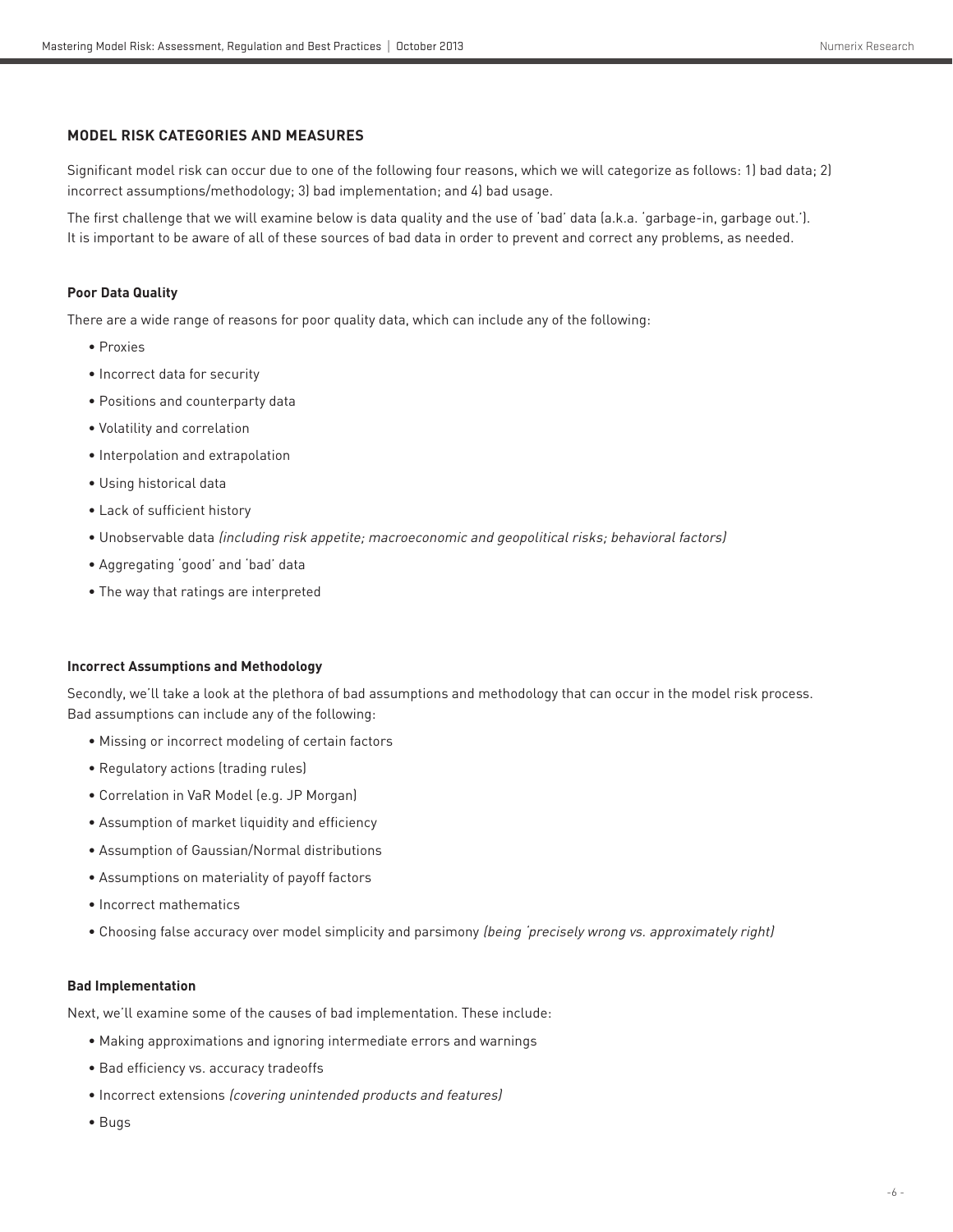#### **Bad Usage**

Finally, bad usage of data often occurs, and can include any of the following:

- Using models beyond their original intent (for example, using an FX option model for FX barriers, or using a VAR model that does not capture a new and relevant risk factor-such as Libor/ OIS spread risk)
- Interpreting results incorrectly (for example, interpreting VaR as 'maximum possible loss')
- Knowingly using an incorrect model to cover up losses or show gains
- Using simplistic modeling, despite markets 'moving on' to a newer model ('regime change')
- Using models designed for liquid market factors for illiquid market factors

#### **MODEL RISK CONTROL**

# **Model Validation**

Model Validation involves a variety of sanity checks against the model to ensure that the model behaves as per expectations, under both normal and stressed conditions, including:

- Replication Replicating the model calculation in a well-known environment like Microsoft Excel for specific special cases
- Boundary Tests Testing the model under extreme conditions, where the model should behave in a simpler way in theory. (e.g. Zero Volatility Assumption)
- Backtesting Comparing predicted results with out of sample, actual results
- Stress Testing Ensuring model provides meaningful results in situations of market stress (e.g. high volatility or high correlation.)
- Roundtrip Testing Checking internal model consistency to calibrated instruments (e.g. model calibrated to FX options should exactly replicate the FX options volatility levels)
- Convergence Testing convergence of numerically computed results by varying Monte Carlo seed, number of paths or using finer time grids
- Stability Checking to ensure that small numerical noise does not produce large variations in output or calibration state
- Greek Smoothness & Stability Checking stability of Greeks and overall continuity
- P&L Attribution to Greeks Testing the predictive power of Greeks typically used for hedging. A large residual indicates weak predictive power.

#### **Documentation Review**

In addition to all of the above methodologies, documentation review is a key step and a necessity when it comes to maintaining efficient model risk management processes. This includes a review of quantitative methodology, assumptions, model validation tests, etc. It is possible to create very simple 'cheat sheets' that can be quite useful, as we will explore further in the following case study.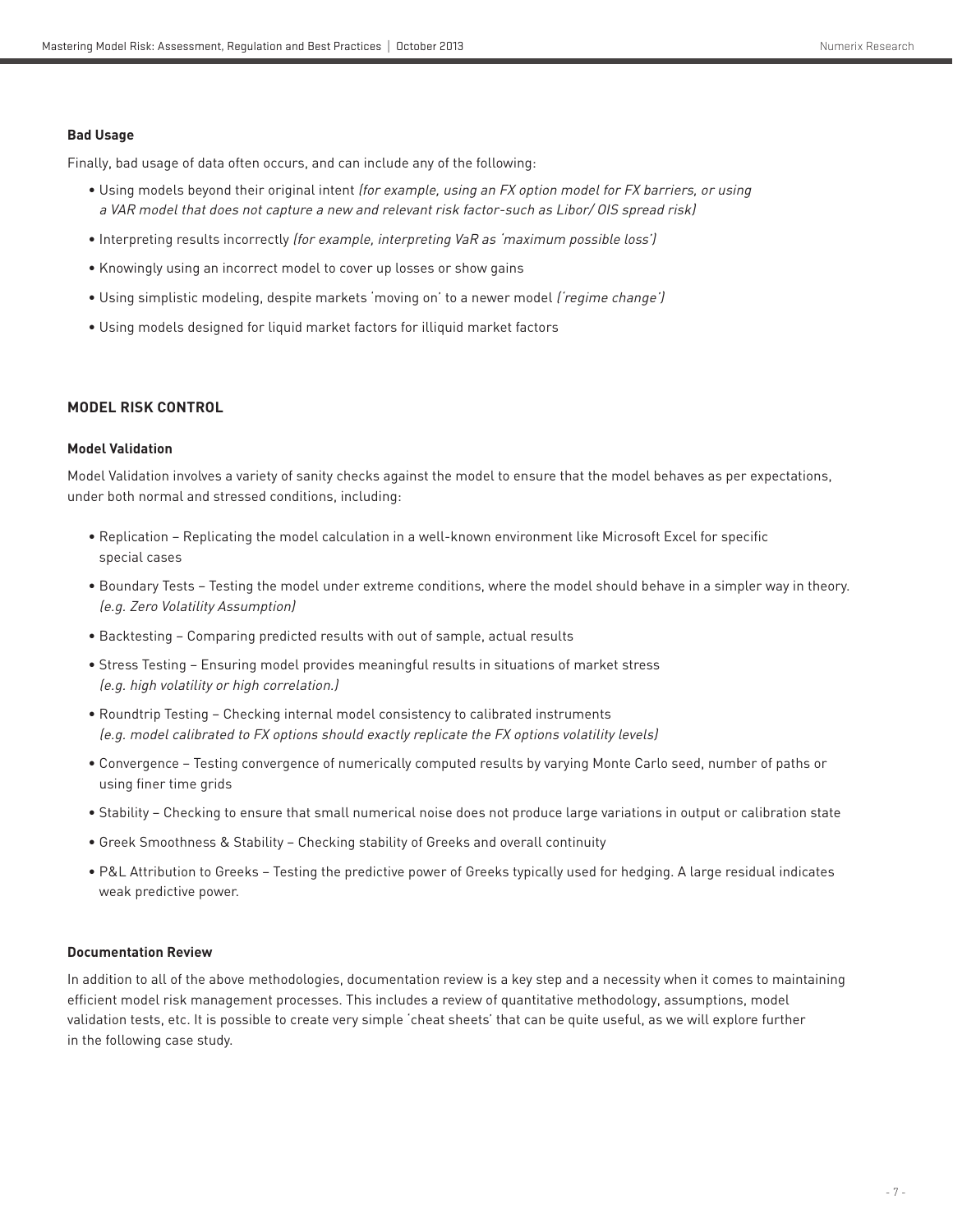# **CASE STUDY: MODEL VALIDATION FOR A LARGE INSURANCE COMPANY**

#### **Background**

In the case study that follows, we look at a large insurance company with a diverse portfolio of assets—including swaps and bonds, with many of the positions linked to foreign exchange rates, equity indexes, as well as interest rate curves. There are also several structured trades with embedded calls, amortization, etc. The portfolio includes mostly long-dated positions.

# **Case Study Challenge**

To validate the valuation and risk analytics and provide independent model assessment to the risk group.

# **Case Study**

After Numerix Quantitative Services team completed the analysis, certain validation issues were raised. In this project, we focused on issues relating to methodology and assumptions, which we discovered did not conform to market best practices. Our findings are summarized below:

• **Data Challenges:** Not in Project Scope, Limited to independent verification via alternative data sources

# • **Methodology and Assumption Challenges**

Issues were identified in the following areas:

- Curve Construction, interpolation, extrapolation
- Model selection, calibration issues
- Long-dated notes and swaps not accounting for full-rate risk
- Libor-based modeling, not the market standard multi-curve/OIS
- Modeling
- **Implementation Challenges:** Not in Project Scope for this particular study
- **Usage Challenges:** Not in Project Scope for this particular study

As part of the analysis, we summarized these issues in an Outcome Dispersion table as shown below.

# **Results Summary (sample data, in '000s) – Outcome Dispersion Analysis**

**Diagram 7.** Best Practices: Outcome dispersion is one way that practitioners can take a look at these issues and combine them into quantitative results

| Metric                           | <b>Base</b> | Data    | Assumptions | Implementation | Usage | Total   |
|----------------------------------|-------------|---------|-------------|----------------|-------|---------|
| <b>PV</b>                        | 341,253     | 17062   | 25593       | $\Omega$       | 0     | 42656   |
| IR Delta -<br><b>USD</b>         | 23,021      | 1151    | 1726        | 0              | 0     | 2877    |
| IR Delta $-$<br><b>EUR</b>       | 17,231      | 861     | 1292        | $\mathbf 0$    | 0     | 2153    |
| IR Vega                          | 12,312      | 615     | 923         | $\mathbf 0$    | 0     | 1539    |
| <b>FX Delta</b><br><b>USDEUR</b> | $-37,213$   | $-1860$ | $-2790$     | $\mathbf 0$    | 0     | $-4651$ |
| <b>FX Vega</b>                   | 10,847      | 542     | 813         | $\mathbf 0$    | 0     | 1355    |
| <b>VAR</b>                       | 29,758      | 1487    | 2231        | 0              | 0     | 3719    |

Using the outcome dispersion chart helps us to quantify the data, methodology and assumption challenges and most importantly, make appropriate recommendations for change.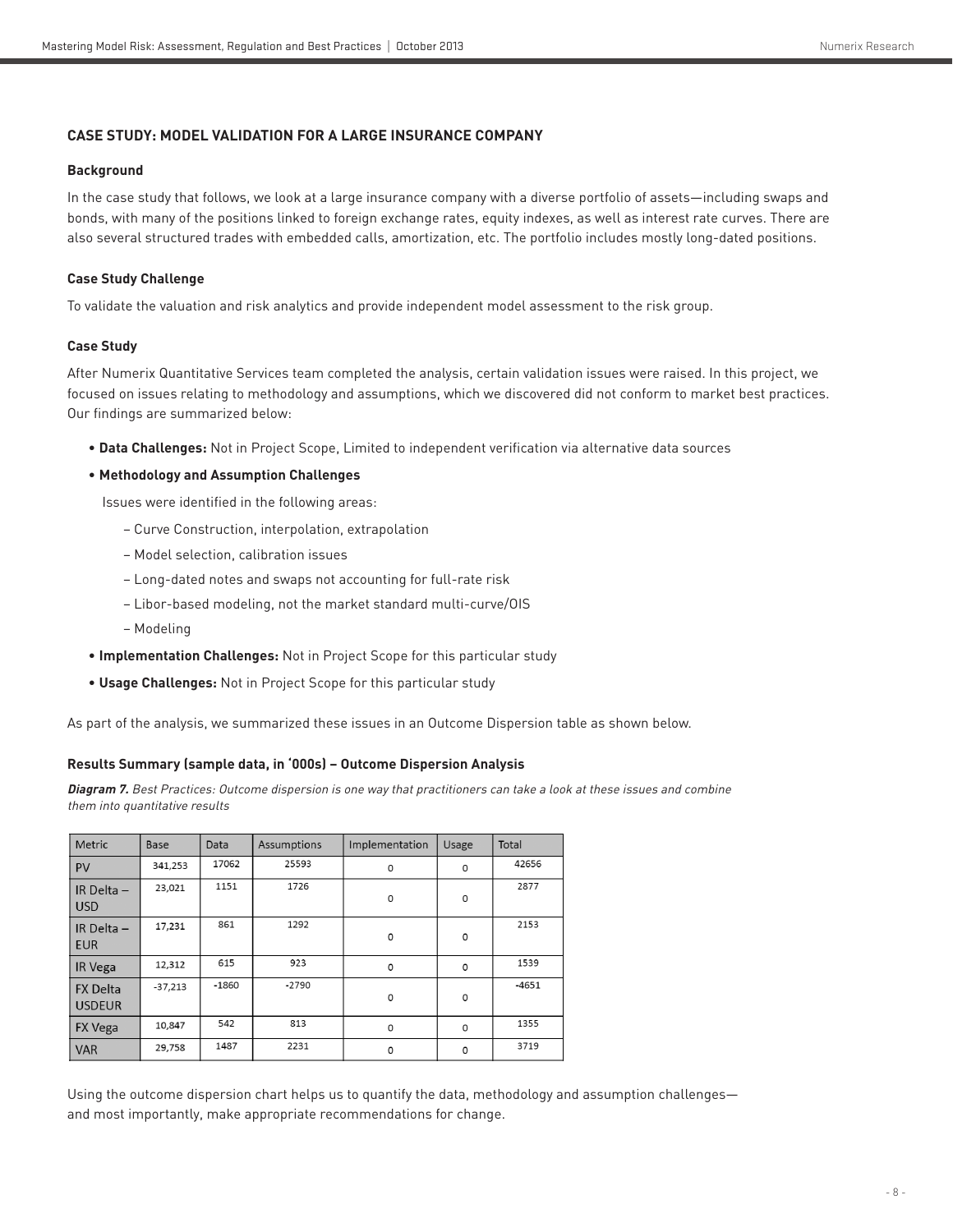# **BEST PRACTICES AND RECOMMENDATIONS FOR MODEL RISK**

In the section that follows, we conclude by highlighting what we believe to be the four key best practices for effective model risk control.

# **Best Practice #1: Risk Factor Taxonomy**

We recommend creating and publishing a common Risk Factor Taxonomy that the institution can standardize on and can report risks associated with each risk factor. This would enable Risk Managers and C-level executives to be aware of the risks being taken, and establish a common terminology for discussing risk issues.

This chart breaks down the key risk factors in great detail.



# **Best Practice #2: Model 'Cheat Sheet'**

The model cheat sheet below speaks to the end-user by highlighting broad categories, and providing a single view—without including complicated math. Basically, it answers the following questions, "What is the model about, and what is it trying to cover?"

# **"What Is This Model About?"**

| <b>MODEL OVERVIEW</b><br>Classic Black Scholes [73] model extended<br>to cover time-varying rates, dividends and<br>volatilities.<br>Volatility skews not incorporated.<br>Extremely fast model implementation                                                        | ASSUMPTIONS/LIMITATIONS<br>• Volatilities constant across strikes<br>• No jumps in volatility<br>. No support for stochastic volatility<br>• No interest rate dynamics     |
|-----------------------------------------------------------------------------------------------------------------------------------------------------------------------------------------------------------------------------------------------------------------------|----------------------------------------------------------------------------------------------------------------------------------------------------------------------------|
| <b>USAGE</b><br>• Used as the quote conversion model<br>• Can be used for simple short dated<br>European options<br>• Not appropriate for American options<br>• Not appropriate for KOKIs or any other payoff<br>• NOT appropriate for long-dated<br>European options | <b>DIAGNOSTICS</b><br>(Date of Run - 1/30/2013)<br>• Stability Test – High<br>• Greek Smoothness - High<br>• Hedge Effectiveness - Low<br>$\bullet$ Calibration Test - Low |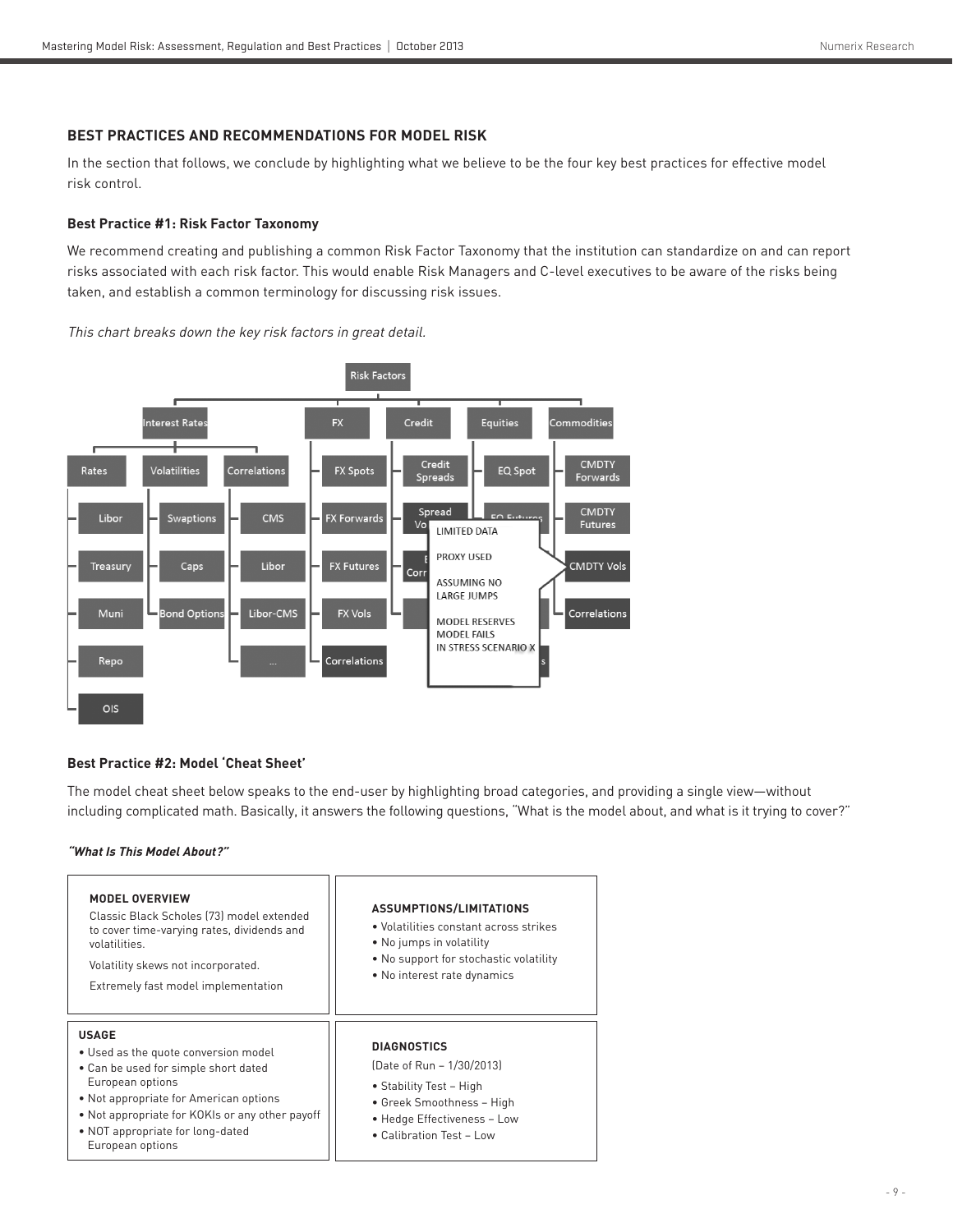# **Best Practice #3: Presenting Results**

Next, we recommend presenting results in ranges (rather than a single number) to create a healthy skepticism and promote questioning in the user's mind. It is important for a risk manager, or head of the desk, to have the same sense of where the 'real' range is—instead of living with a false sense of security.

#### **Present Results in Ranges, Rather Than A Single Number**

| <b>JPY CC Swap Book</b>   | <b>Metric</b>     |                                                     |
|---------------------------|-------------------|-----------------------------------------------------|
| PV                        | 273,345,123       |                                                     |
| <b>FX Delta</b>           | 9,421,222         |                                                     |
| IR Delta - USD            | 12,324,112        |                                                     |
| <b>VAR</b>                | 28,324,141        |                                                     |
|                           |                   |                                                     |
|                           |                   | <b>RESULT RESERVES &amp;</b><br><b>DIAGNOSTICS:</b> |
| $100$ contains $B = -1$ . | $0.0 - 0.1 - 0.0$ |                                                     |

|                         |                           | DIAGNOSTICS:     |
|-------------------------|---------------------------|------------------|
| <b>JPY CC Swap Book</b> | Metric                    | DATA - 700,000   |
| PV                      | 273,000,000 +/- 4,000,000 | ASSUMPTIONS -    |
| FX Delta                | $9,400,000 +/- 500,000$   | IMPLEMENTATION - |
| IR Delta - USD          | 12,300,000 +/- 200,000    | $USAGE - $       |
| <b>VAR</b>              | 28,000,000 +/- 2,500,000  |                  |

# **Best Practice #4: Model/Analytic Server - Defragmented, Service Oriented Architecture**

Finally, from the technology standpoint, having a centralized architecture enables greater transparency and effectiveness when it comes to managing risk.

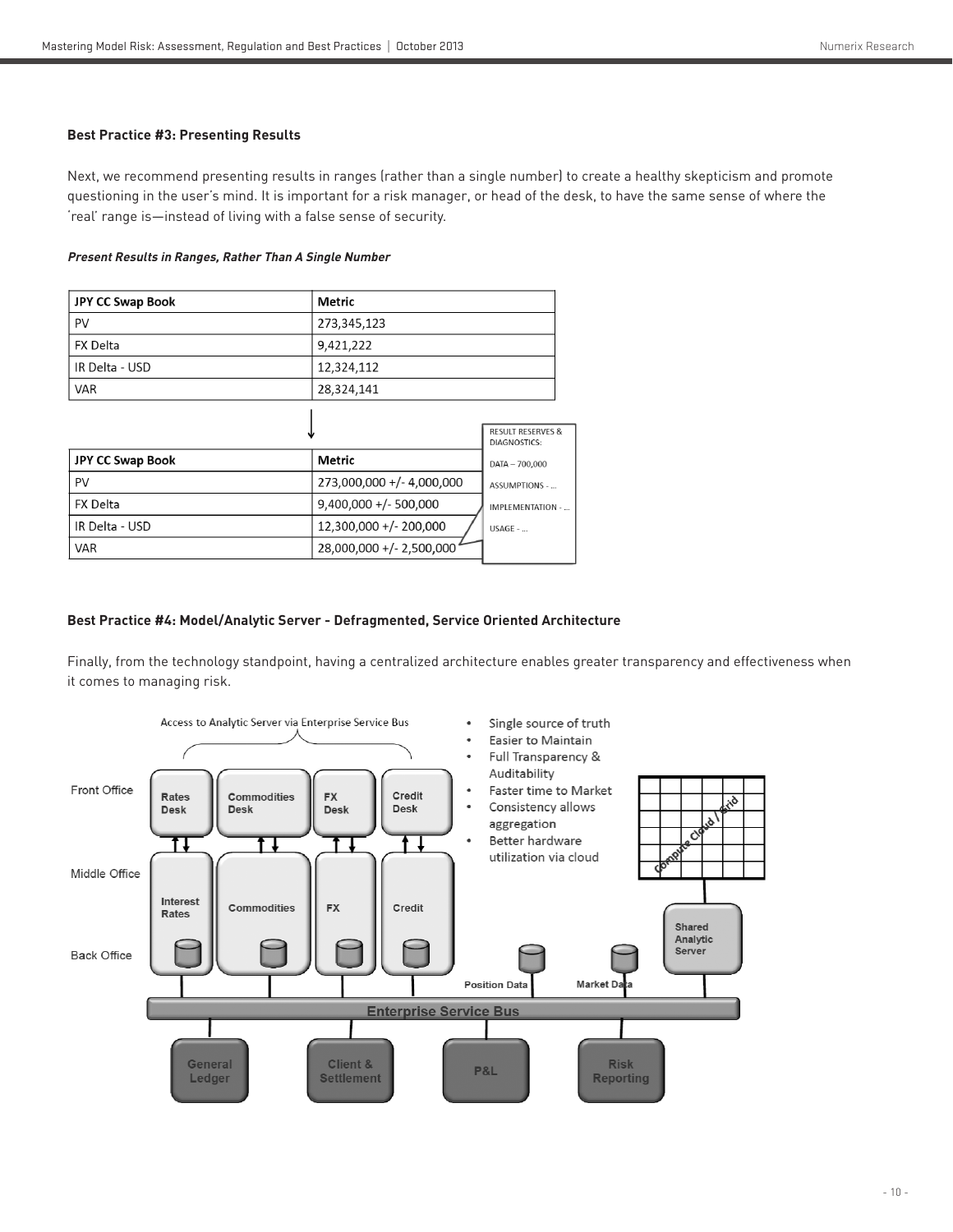#### **CONCLUSION AND BEST PRACTICES SUMMARY**

As we have seen, model risk is an inherent part of day-to-day life for today's financial institutions. Sources of this risk include bad data, incorrect assumptions and methodology, and poor implementation and usage. In order to more effectively manage model risk, an independent model risk control function is essential—whether it is internal or external to the institution.

When it comes to best practices, model risk control should be focused on presenting an 'effective challenge' to model development. Model validation and measurement of model risk / reserves should be conducted regularly. Documenting the risk factors and models for end-users, and then presenting the results fully and completely, is also recommended. A central analytic server with a service-oriented architecture (SOA) and rapid application development (RAD) tools enables better model control, auditability, and scalability—in addition to analytic agility when it comes to managing model risk.

#### **AUTHOR BIOGRAPHY**



**Satyam Kancharla**, Chief Strategy Officer & SVP of Client Solutions Group, Numerix LLC

Mr. Kancharla is currently the Chief Strategy Officer, as well as head of the Client Solutions Group responsible for Product Management, Requirements Gathering and Business Analysis. Prior to this, he has served in various roles in Quantitative Software Development, Financial Engineering and Pre-Sales at Numerix.

Before joining Numerix in New York, he was the CTO for Numerix Japan LLC in Tokyo, heading the Pre-Sales and Financial Engineering teams for Asia. Earlier in his career, Mr. Kancharla also worked with Merrill Lynch and GE Capital in Quantitative Finance and Product Development roles. He holds a MS degree in Applied Statistics and Informatics and a BS in Mathematics and Computers.